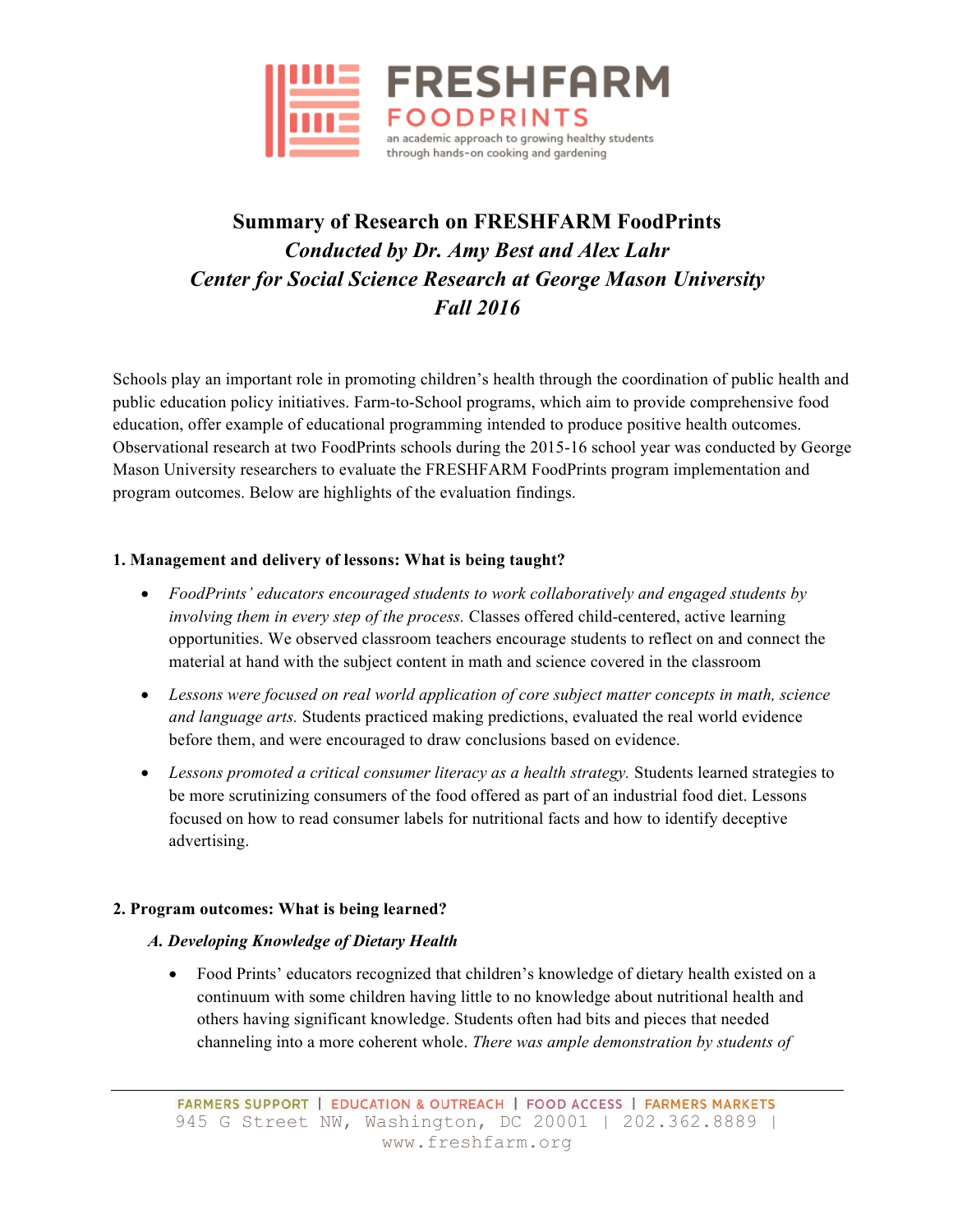*understanding the subject content present and connections being made. There were noted instances of students referring back to specific material previously covered in the FoodPrints' classroom, which also can be taken as evidence of students' developing nutritional knowledge.*

- *We recorded many instances of guided learning whereby students were asked to recall material already covered.* The end of year review lessons at Watkins, during which time all of the monthly lessons were revisited and reviewed, provided opportunity to observe lessons learned.
- FoodPrints' lessons were often linked to content being covered by classroom teachers. For example, a FoodPrints' lesson for a fifth grade class helped to anchor themes around Western expansion, which was part of their social studies unit.
- *Students also demonstrated knowledge gained in peer-to-peer learning* whereby students serve as peer mentors to fellow students. When a student is able to communicate ideas to peers, she has integrated the content and it has become a part of her existing knowledge store.

#### *B. Enriching Science, Social Studies, Language Arts and Math curriculum*

*Students had regular opportunity to apply math and science concepts in a real world setting.* Math and science concepts were woven through garden and cooking lessons. Students were regularly encouraged to predictions and hone their observational skills using all five senses in the course of the lesson. Students were regularly called upon to provide definitions of concepts in science.

Examples include:

- A 5th grade lesson helped to anchor themes around Western expansion, which was part of their social studies unit. Students had a high level of student engagement as they took turns recalling and sharing existing knowledge relevant to the FoodPrints lesson.
- In several lessons, students practiced ratios and measurement and applied measurement concepts to the task at hand. Specifically, students had opportunity to reinforce their understanding of ratios in an accessible, experiential and hands-on format by making salad dressing: The classroom teacher held a 1/3 measuring cup in front of her and asks the table, "If we need 2/3, how many of these do we fill up?" After a look of confusion, a student nervously says "two?" (2/11/16, SWW)

*The data shared in this report strongly suggest that children are being engaged in academic content in multiple formats and that knowledge is being gained in the process.*

#### *C. Appreciation and Consumption of Nutritious Food*

A core aim of the FoodPrints Program is to introduce nutritious foods to children in a school setting and promote their interest in eating nutritious food as a regular part of their diet. *The recorded observations suggest a deep level of student interest in trying new foods that promote body health.*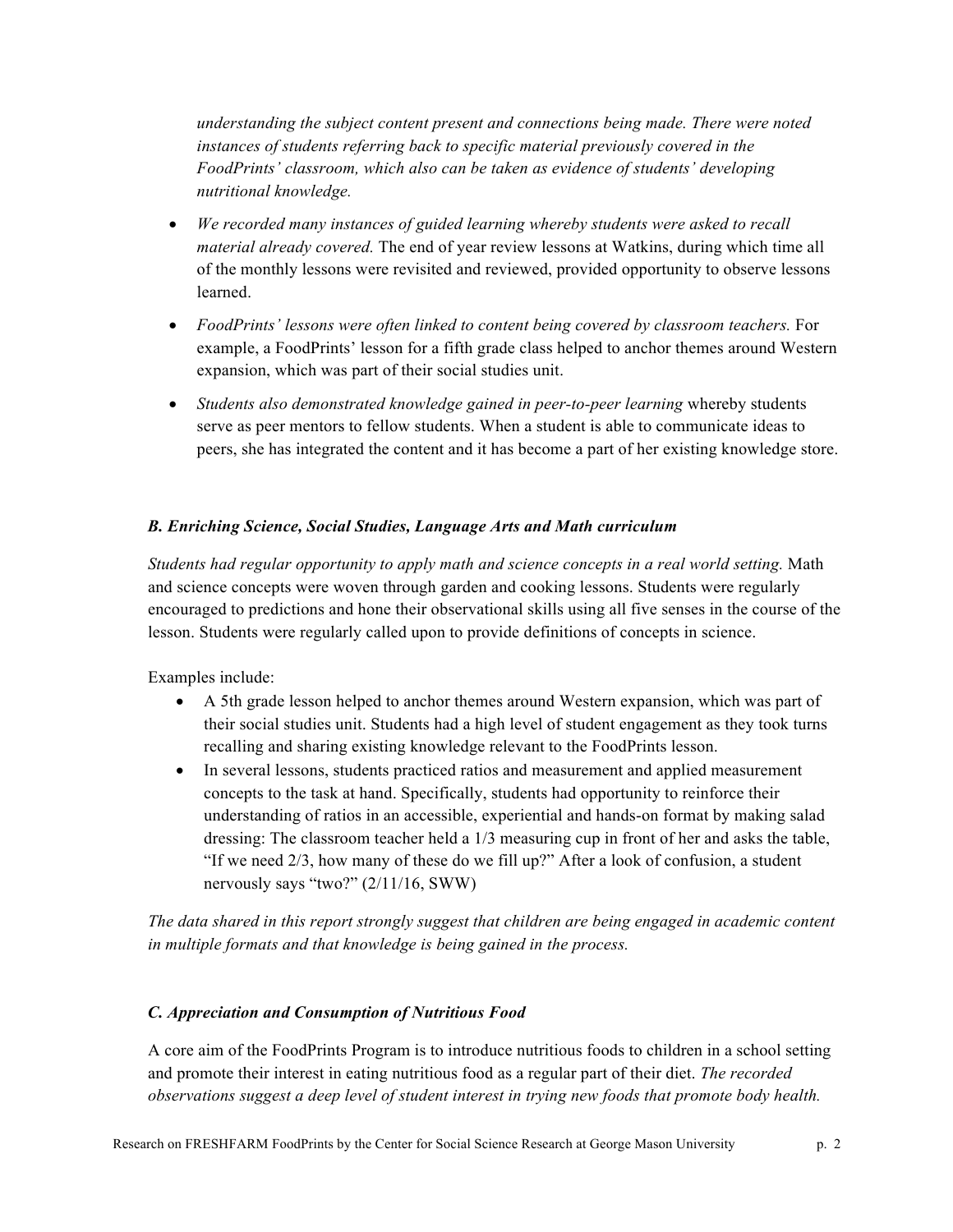Appreciation of the foods prepared and tried was readily expressed openly by the vast majority of students and is perhaps the most persuasive piece of evidence in support of program impact.

Across the recorded observations there is ample evidence of children trying food and liking the food they tried, along with excitement and anticipation for the food to be tried. During the thirty-three observations, we recorded few instances of students refusing to try the food prepared. Examples of student excitement include:

- "Smells so good, so fresh," offers a boy as the girl beside him pulls arugula from the stem. (5/26/16, Watkins Elementary)
- "I love snap peas. They're my favorite," offers a kindergartener... "Look, peas!" screeches another boy. This is followed by an exuberant "purple carrots!" from a small girl sitting beside him. (6/9/16, SWW)
- The class is given the okay to taste the dish. Immediately, they express their opinions: "It's good!" "That's ginger! Did we mince the ginger?" "I can't believe we made this delicious dinner!" "I've never had anything without meat that tastes so good..." (3/25/16, SWW)
- "I'm scared," I overhear a boy remark but he does try it and gives an excited two thumbs up. Like other classes, I see mostly two thumbs up. Two boys don't eat it. "This is good," a boy offers, "This is the first time I have eaten salad." Several kids take seconds and others begin the process of cleaning up. (5/5/16, Watkins)

Requests for second helpings and even "thirds" were common at both schools, suggesting genuine enthusiasm to eat the food prepared in the FoodPrints' classroom. Liking the vegetables and meals prepared was a source of pride and opportunity for boasting to fellow students. Teachers reinforced the idea that taste buds develop and change, and that, although students do not like something now, they may like it in the future. At one school, students could say "yes please," and "no, please" explaining negative responses or outright rejection of the food were not appropriate. At another, students are reminded before each tasting that they are not allowed to, "Yuck my yum." Students themselves enforced this system of evaluation.

# *D. First Bite Taken Together: Eating as a collective ritual*

There are several mechanisms that help us to understand why students are so willing to consume the nutritious food they prepared in the FoodPrints classroom. Some research has demonstrated that students eat nutritious food when they have opportunity to prepare it themselves. As one grandparent who volunteered at Watkins reasoned, if you give "children agency" over the food, they are more likely to eat those foods. Other research suggests greater knowledge about where food comes from drives young people's interest in eating unfamiliar and nutritious food. Evidence of these mechanisms were recorded in each observation, but equally meaningful for program success was the shared activity of taking the first bite together- a collective act serving to promote social cohesion and shared focus.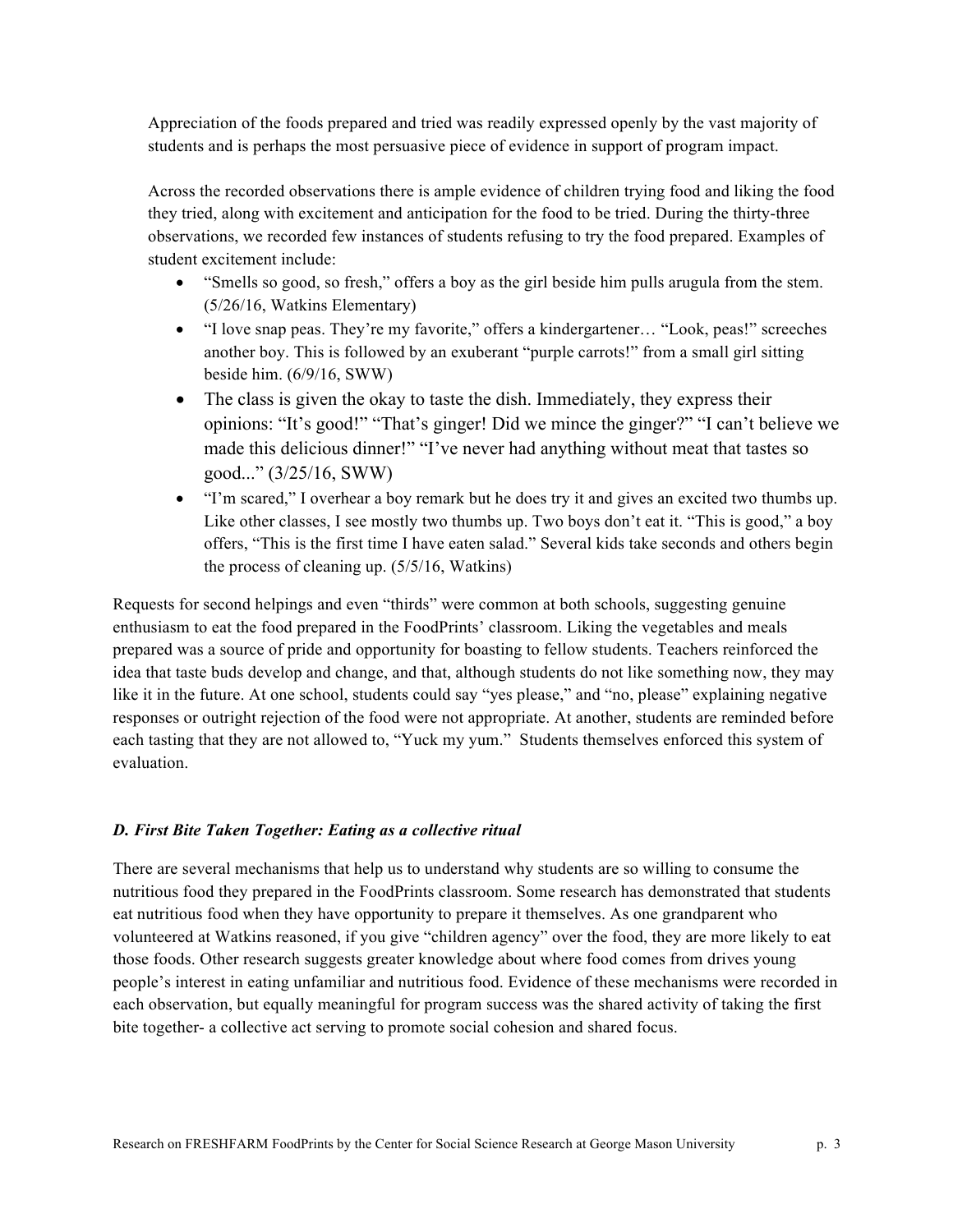# **3. Impact Beyond School**

A central objective of the FoodPrints program is to cultivate eating practices that promote dietary health among children and extend beyond the classroom to their homes and communities. To answer this question, we administered 16-question surveys to a sample of 500 parents with a child who participated in the FoodPrints program at Watkins and School Without Walls during the 2015-2016 academic year. Twenty percent of those parents surveyed returned the survey.

Findings from the parent surveys suggests FoodPrints has had a positive impact on:

- **Children's knowledge of healthy foods and their willingness to eat healthy food at home** (60% of Watkins parents and 61% of School Without Walls parents responded that the FoodPrints program has had a high impact on their child's willingness to eat nutritious food).
- **Children's interest in cooking nutritious food at home** (60% of Watkins parents and 55% of School Without Walls parents reported high impact, while 30% of Watkins parents and 23% of parents from School Without Walls reported some impact).
- **Children's nutrition and cooking knowledge** (72% of Watkins parents and 58% of School Without Walls parents reported high impact).

Interestingly, a common discrepancy between Watkins and School Without Walls reporting on "minimal impact" suggests cumulative impact of the program over time. Almost 20% of School Without Walls parents reported minimal impact on children's nutrition and cooking knowledge and 16% reported minimal impact on children's knowledge of and willingness to eat healthy foods – while less than 1% of parents at Watkins reported minimal impact on each factor – lends support for the claim that impact has been greater for students who have participated in FoodPrints for a longer period of time. The program is well established at Watkins – along with a full kitchen and cooking lab, an established vegetable and herb garden, and more staff – but is new to School Without Walls, with a small garden and a smaller staff.

| <b>FOODPRINTS IMPACT</b>    | <b>MINIMAL IMPACT</b> | <b>SOME IMPACT</b> | <b>HIGH IMPACT</b> |
|-----------------------------|-----------------------|--------------------|--------------------|
| On child's willingness to   | SWW 16%               | SWW 19.4%          | SWW 61.2%          |
| eat nutritious food         | Watkins $\leq 1\%$    | Watkins 27%        | Watkins 66.6%      |
| On child's interest cooking | SWW 22.5%             | SWW 22.5%          | SWW 54.8%          |
| nutritious food at home     | Watkins 8.5%          | Watkins 30%        | Watkins 60%        |
| On child's knowledge about  | SWW 19.4%             | SWW 22.5%          | <b>SWW 58%</b>     |
| nutritious food and cooking | Watkins $\leq 1\%$    | Watkins 23.6%      | Watkins 72%        |

The following written responses from parents further describe the impact of FoodPrints' beyond school:

- We love FoodPrints. It has made [my son] very interested in seasonal produce. We even created container gardens for him and his sister as a result. They are both very keen to grown their own food and eat it.
- My sons started with FoodPrints at Peabody and continued at Watkins. From the first year to now we've incorporated recipes they bring home into our regular meal planning and even I've learned to love new veggies and started a small veggie garden at home.